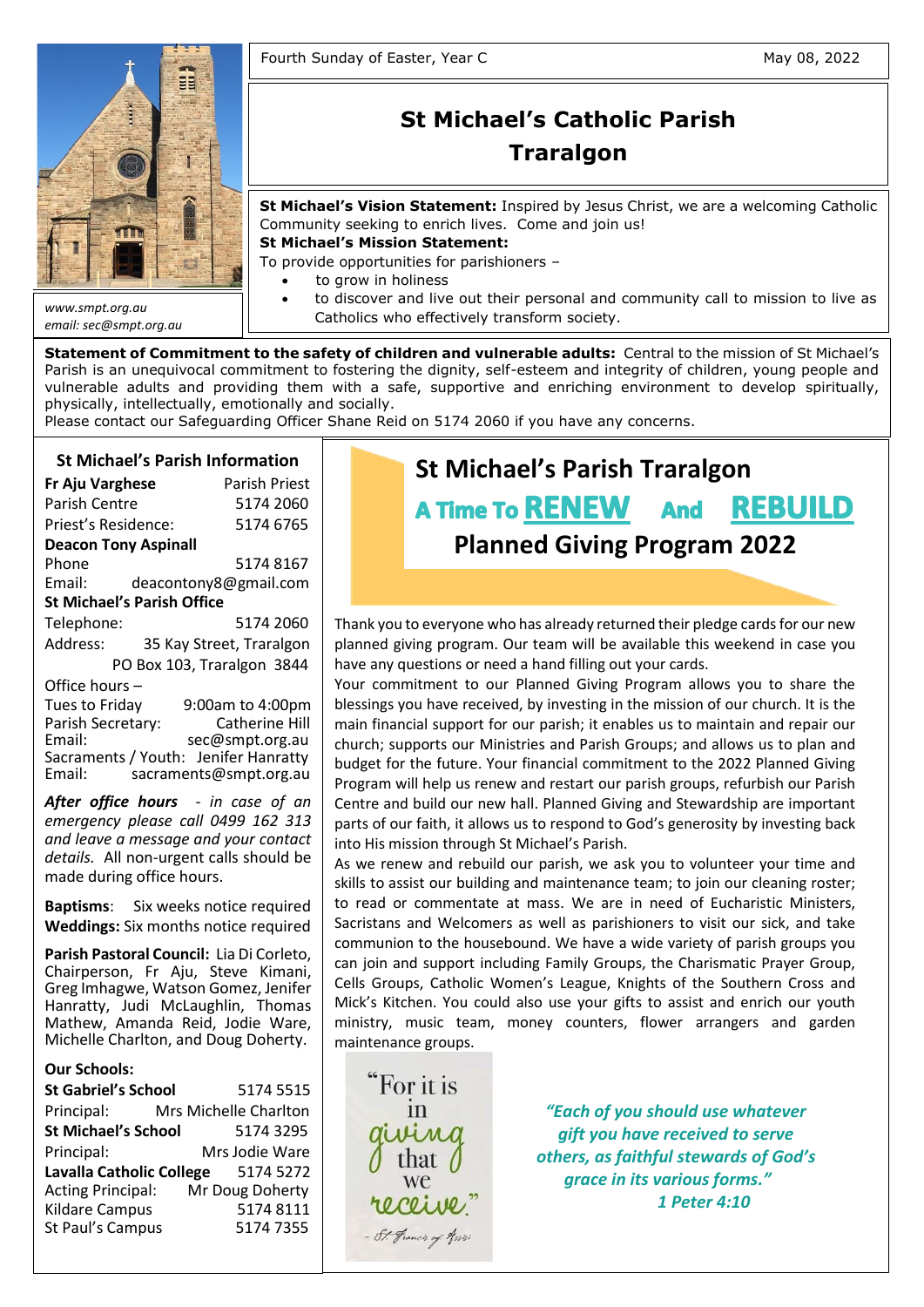| <b>Sunday Mass Times</b>  |                                                             |  |  |  |  |
|---------------------------|-------------------------------------------------------------|--|--|--|--|
| Saturday                  | 5:00pm Mass                                                 |  |  |  |  |
| Sunday                    | 9:30am & 5:00pm Mass                                        |  |  |  |  |
| <b>Weekday Mass Times</b> |                                                             |  |  |  |  |
| Tuesday May 10            | 9:30am Mass                                                 |  |  |  |  |
| Wednesday May 11          | 11:00am Reconciliation<br>11:00am Adoration<br>12:00pm Mass |  |  |  |  |
| Thursday May 12           | 9:30am Mass                                                 |  |  |  |  |
| Friday May 13             | 9:30am Mass                                                 |  |  |  |  |

**PLEASE PRAY FOR**: those who have died recently including Geoff Chapman, Bev Brown and John Cleaver and those whose anniversaries occur at this time including Amanda and Simon O'Brien, Dot Mulquiney, Felix Sejdak, Debbie Fowles, Conceiacao Maria de Nascimento, Kaye Nailer, Merrilyn Lia, Ted McEntee and Sheila and Ted Caldwell.

*Lord, let your perpetual light shine upon them. May they rest in peace. Amen.*

**WE PRAY FOR THOSE WHO ARE SICK: i**ncluding Peter Dal Pra, Ann-Maree Daly, Gary Donchi, Bill Edgar, Kevin Fitzsimon, Bernadette Formaran, Fr Frank Freeman, Marj Gilbert, Carolyn Gleeson, Jacqui Granville, Barbara Greaves, Ellen Hammond, Jenny Hansch, Robert Hazelman, Imogen Hillier,



Joyce Martin, Ivy May, Deborah McKerchar, Ben Melenhorst, Maree Morris, Henry Polo, Joan Riggall, Theresa Rosello, Kath Ryan, Jerry Templer, Damiano Tripodi, Julie Vaz, Brian Vivian, Celie Smith, Sharon Veleff, George Walkan, Roy Ward, Kelly Maher, Victoria Rohli, Trish Sweeney and Father John Speakman, and all those we hold dear in our hearts.

**GOOD SHEPHERD SUNDAY:** This Sunday is the Fourth Sunday of Easter, also known as Good Shepherd Sunday. This reflects the reading from John (10:27-30) where Jesus is described as 'the Good Shepherd'.

It is also Vocation Sunday when we give thanks for all our priests, deacons and seminarians. This weekend, we will have a leaving collection in support of the Diocesan Bursary Fund for the education of students for the priesthood at all Masses.



**PARISH MORNING TEA:** The CWL will be hosting a morning tea in the Mary MacKillop School Hall after mass on **Sunday May 15** to raise funds for Caritas. It is a wonderful chance to catch up with other parishioners while supporting a really worthy

cause. All are welcome, entry is by donation which gives you a chance to win a lucky door prize. Don't forget to pop the date in your diary and bring some cash along on the day for other fundraising activities.

#### **THIS WEEK'S EVENTS:**

| Tuesday May 10                  |                                 |  |  |  |  |  |
|---------------------------------|---------------------------------|--|--|--|--|--|
| 10:00am                         | CWL Planning Meeting,           |  |  |  |  |  |
|                                 | Parish Centre                   |  |  |  |  |  |
| 1:00 <sub>pm</sub>              | Knights of the Southern Cross,  |  |  |  |  |  |
|                                 | Mary MacKillop Room             |  |  |  |  |  |
| 7:00pm                          | Baptism Preparation Meeting,    |  |  |  |  |  |
|                                 | St Michael's Church             |  |  |  |  |  |
| <b>Wednesday May 11</b>         |                                 |  |  |  |  |  |
| 1:00 <sub>pm</sub>              | Wednesday pm Cells group,       |  |  |  |  |  |
|                                 | Parish Centre                   |  |  |  |  |  |
| $7:00$ pm                       | Confirmation Parent Information |  |  |  |  |  |
|                                 | Meeting, St Michael's Church    |  |  |  |  |  |
| Thursday May 12                 |                                 |  |  |  |  |  |
| 10:30am                         | Charismatic Prayer Group,       |  |  |  |  |  |
|                                 | St Michael's Church             |  |  |  |  |  |
| <b>Sunday May 15</b>            |                                 |  |  |  |  |  |
| 10:30am                         | Parish Morning Tea,             |  |  |  |  |  |
|                                 | Mary MacKillop School Hall      |  |  |  |  |  |
| Saturday May 14 - Sunday May 15 |                                 |  |  |  |  |  |
| Planned Giving Program          |                                 |  |  |  |  |  |

# **BAPTISMS:**

This weekend, we welcome for Baptism: **Astrid Margaret Flannery** daughter of Sean and Alyce and **Jensen Simon Fenech** son of Jason and Casey. Congratulations to both families from us all!



The next Baptism Preparation Meeting will be held this **Tuesday May 10 at 7:00pm** in the Church. Please contact the Parish Office on 5174 2060 if you are interested in attending.

# **CONFIRMATION NEWS:**

Enrolment forms are now available from the Parish office for Confirmation families. Confirmation will be celebrated on Friday June 3<sup>rd</sup>. A parent information night will be held in the Church this **Wednesday 11th May at 7pm.**

#### **OUR LADY OF SORROWS:**

The Most Holy Family invites you to come spend a day with us to celebrate Our Lady of Compassion at St Brigid's Church Cowarr, on Saturday May 14. The day begins at 9am with Adoration and Confession, followed by Benediction, the Procession and Crowning of Our Lady's Statue, Holy Mass and closes with the Divine Mercy Chaplet from 3pm. Please contact Pat Crozier if you have any questions or would like some further information on 0400 218 417.

# *A Prayer for our Mothers*

*Loving God, we thank you for all those who are our Mothers. Bless them so that they may always give life and nourishment to those they care for; may their strength and selfless love be great examples for us all.*

*May we, who receive the benefits and blessings of our Mothers, honour them always with profound love and respect. Amen.*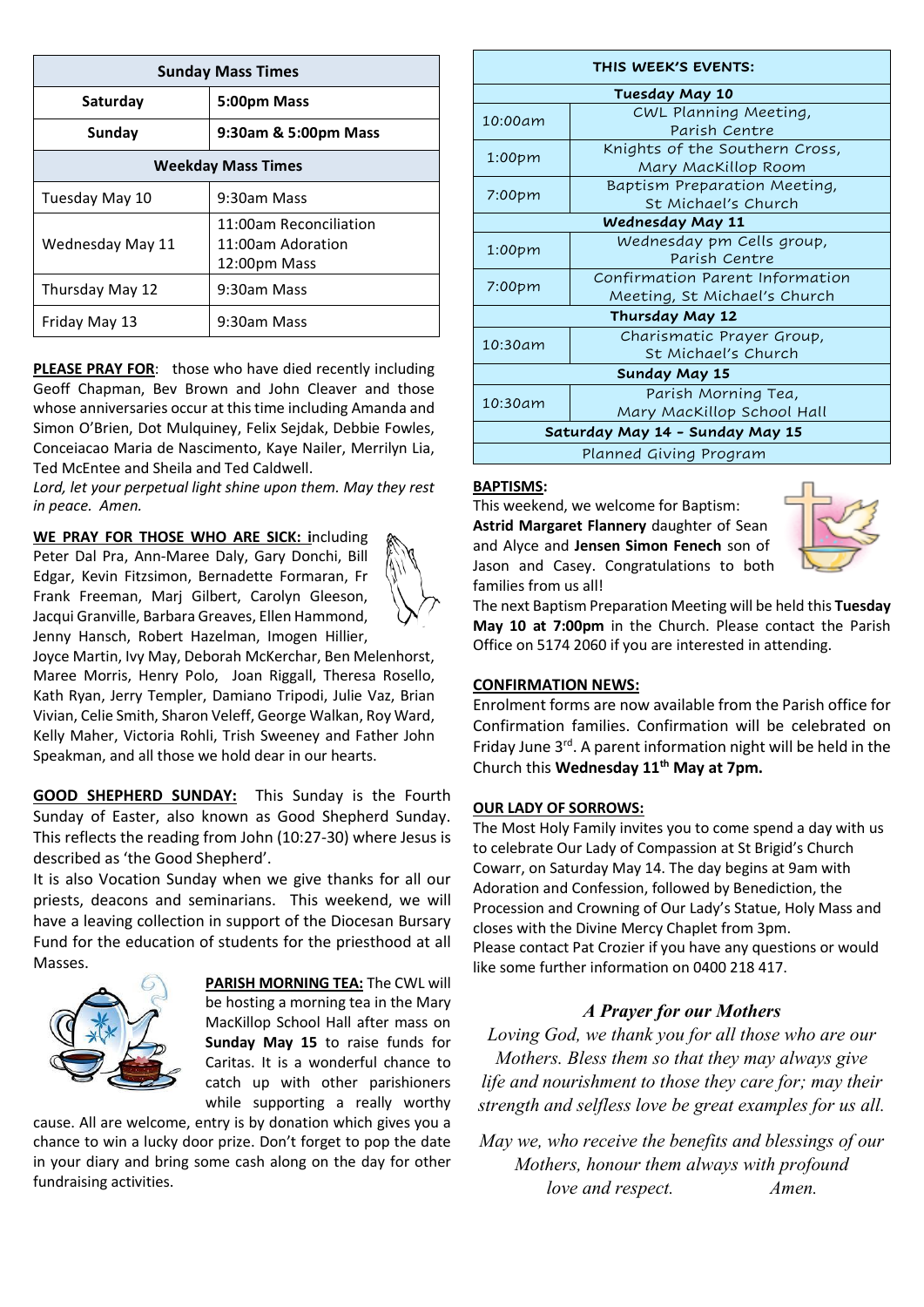#### **WALKING IN THE SPIRIT:**

*National Prayer Pilgrimage for the Plenary Council.* People across the country are invited to participate in a national prayer pilgrimage as the Catholic Church in Australia prepares for the Second Assembly of the 5th Plenary Council of Australia in Sydney from 3-9 July.

We pray for the Holy Spirit's guidance and grace for the Members who will gather and also for ourselves and the Church, that we may have the courage to follow where God is leading us.

Access Walking in the Spirit Prayer Resources at: [www.plenarycouncil.catholic.org.au/walkinginthespirit](http://www.plenarycouncil.catholic.org.au/walkinginthespirit)



## **TRINITY FAMILIES APPEAL 2022: A Message From Bishop Greg**

I am delighted to launch the Diocese of Sale Trinity Families 2022 May Appeal. Trinity Families is the charitable arm of the Catholic Diocese of Sale and provides funding through grants to other charities working to provide services and programs for families within the boundaries of the Diocese. Since its inception (originally





named Bishop's Family Foundation), Trinity Families has provided over \$2,000,000 in grants. For the past two years this Annual Appeal has been on hold due to the impact of COVID but Trinity Families, through sound management, has still been able to provide grants in 2020 and 2021. Your donation to the Trinity Families 2022 Appeal will assist with the ongoing support given by Trinity Families throughout the Diocese of Sale. I encourage you to give generously and pray for those who are providing the programs and services.

All donations of \$2 or more are tax deductible.



# **VOLUNTEERS NEEDED: TRARALGON SOUP VAN**

A number of new positions have become available for volunteers who can provide food and friendship to the homeless community in Traralgon as part of our soup van program. The primary aim of our soup van program is to offer food, social connection, and referral pathways out of homelessness and poverty, to people experiencing, or at risk of, homelessness and disadvantage.

Are you well organised? Do you have a passion for supporting the vulnerable in the community? Then this role is for you! A Working with Children's Check, proof of COVID-19 vaccination, Police Check and Food Safety Certificate are required before you commence, and are arranged and paid for by Vinnies.

If you are interested please email soupvans@svdp-vic.org.au

#### **DOMESTIC VIOLENCE PREVENTION MONTH:**

In 2016 the Catholic Bishops of Victoria released a statement committing themselves to the elimination of domestic and family violence in which they say: *Our goal must be a society where all people are safe in their home, families and close relationships; where violence and abuse are not acceptable; and where all relationships respect the equality and dignity of each person. This is part of the Gospel vision of love and respect. With domestic and family violence on the rise, we are called to work in ways to eliminate this type of violence.* The contents of this statement remain relevant as domestic and family violence incidents have increased since 2016. This month, you are invited to read the Bishops 2016 statement to learn more about a Catholic response to Domestic and Family violence. To read the statement, visit

[http://www.faithsafe.org.au/images/catholic-kit-family](http://www.faithsafe.org.au/images/catholic-kit-family-violence.pdf)[violence.pdf](http://www.faithsafe.org.au/images/catholic-kit-family-violence.pdf)

# **STEWARDSHIP MATTERS:**

*"The disciples were filled with joy and the Holy Spirit." (Acts 13:52)*

The disciples heard Our Lord's call and were able to spread the Gospel message with strength and vitality. We, too, can experience that same joy if we make room for the Holy Spirit to fill our hearts. When we use our gifts in the way that God intends, He fills us with supernatural joy. A joy that others notice and are attracted to.

|                                                      |                    | Rosters for May 14 & 15, 2022     |             | 5 <sup>th</sup> Sunday of Easter, Year C |                          |  |
|------------------------------------------------------|--------------------|-----------------------------------|-------------|------------------------------------------|--------------------------|--|
|                                                      |                    | Lector                            | Commentator | Usher/Welcomer                           | <b>Musicians</b>         |  |
| Saturday May 14                                      | 5:00 <sub>pm</sub> | B O'Brien                         | S Grout     | A Ryan                                   |                          |  |
| <b>Sunday May 15</b>                                 | 9:30am             | E Babu & A Thomas                 | C McCabe    |                                          | <b>Charismatic Choir</b> |  |
| <b>Sunday May 15</b>                                 | 5:00 <sub>pm</sub> | E & M Joseph                      | M Hanratty  |                                          | Diamente Family          |  |
| Mick's Kitchen:<br>12 <sup>th</sup> May Moretti Team |                    | 19 <sup>th</sup> May Hemming Team |             |                                          |                          |  |